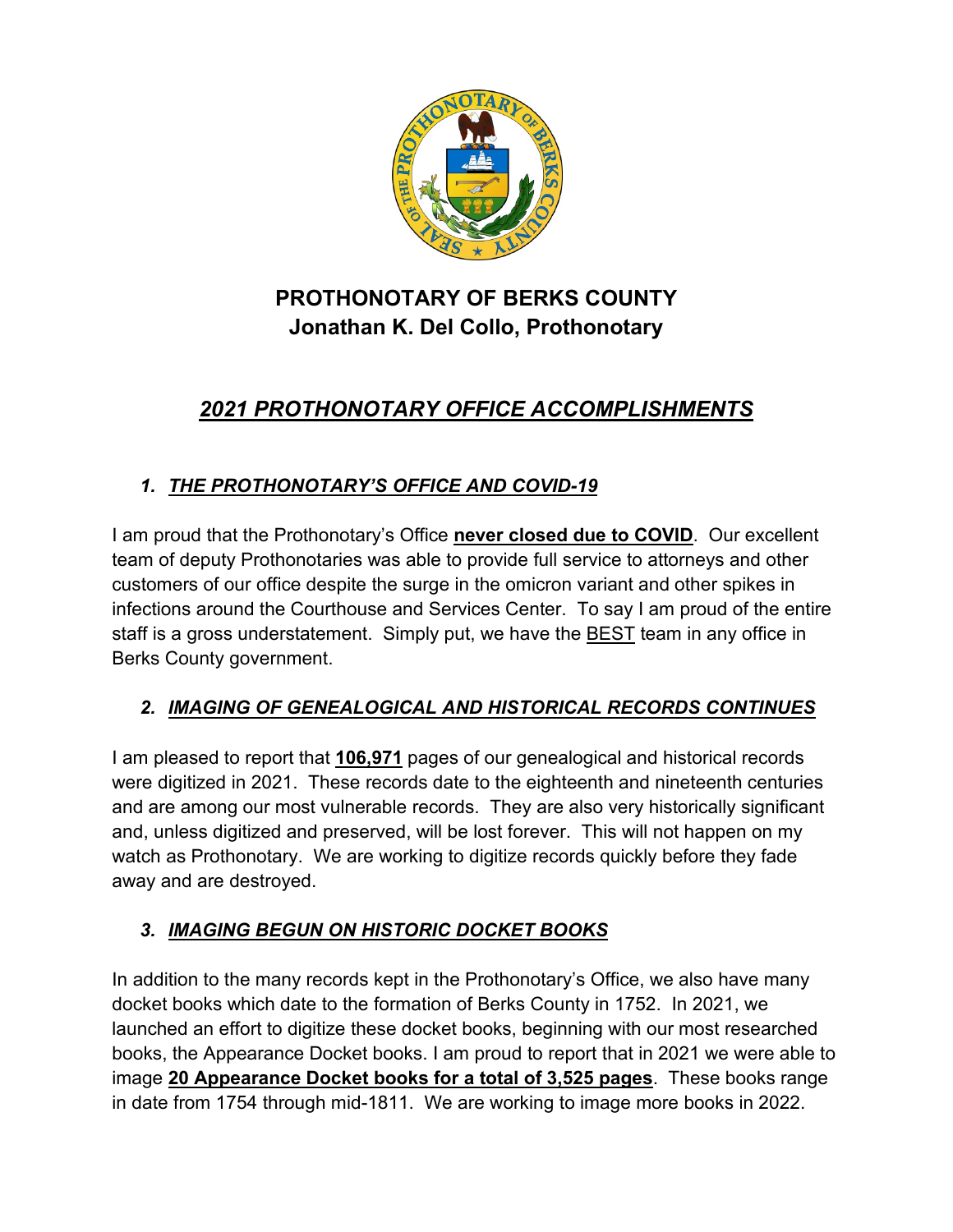#### *4. SAVING BERKS TAXPAYERS MONEY*

The Prothonotary's Office continues to save Berks County taxpayers money due to the successful efficiencies created by the ongoing cross-training of our staff and by eliminating and not filling budgeted positions. **In 2021, we saved taxpayers \$325,812**. The combined savings to taxpayers from 2018-2021 is **\$750,094**.

### *5. USE OF OUR MOBILE APP CONTINUES*

In June 2021, we celebrated the *second* anniversary or our mobile application. Our app allows customers, researchers, and genealogists to access mostly everything our office has to offer. The app is available for free in the Apple App Store (for Apple users) and the Google Play Store (for Android users). During COVID, our mobile app was very useful in getting information out to our customers!

Users can utilize our app to access general office information, search dockets, search historical and naturalization records, access our e-filing system, request historical records, schedule research appointments and more! Users can also send a message directly to me through our app.

Our app includes push notifications as well as links to our other social media platforms on Facebook, Twitter and YouTube. Our app and social media platforms will ensure that all Berks Countians and customers of our office will be able to stay up to date with the very latest information from us. If you haven't already, please download our app today!

Download our app today!